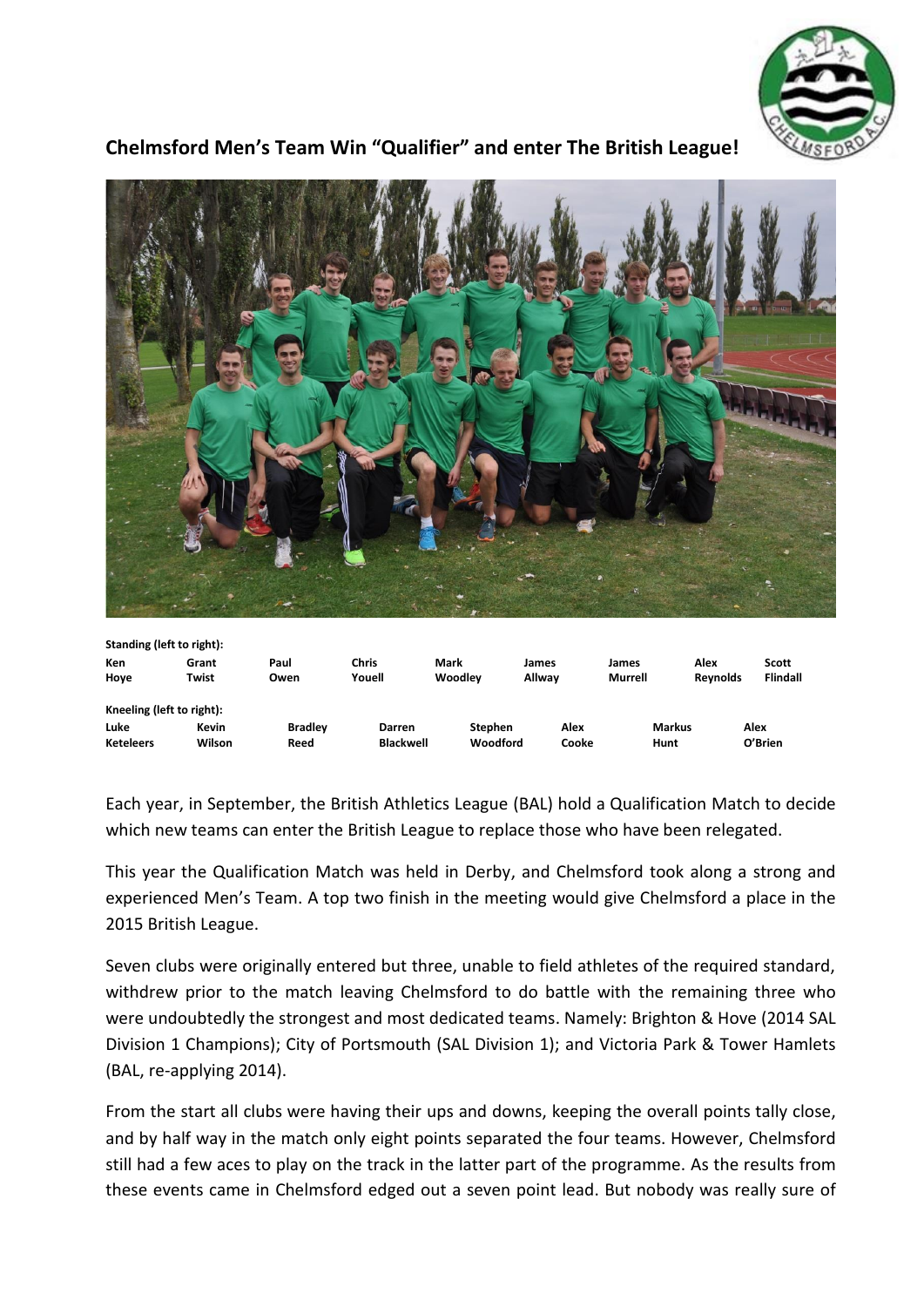how many events had actually been counted in the intermediate score. Going into the final events, the relays, strong rumours were beginning to circulate that Chelmsford were holding a three point lead in the match. It was absolutely nail biting! If the rumours were correct the Team had to be safe with the baton in the relays; but try telling four competitive athletes to "play it safe"! Advice inevitably fell on deaf ears and the 4x100 squad blasted around (stopping the team manager's heart at every change-over) in 44.35 seconds to take a solid second place. This was followed by Chelmsford's "unbeatable" 4x400 squad taking yet another win this season, with a time of 3 minutes 24.32 seconds, and securing Chelmsford as overall match winners.

| Final Result was: | <b>Chelmsford AC</b>                     | 273 points |
|-------------------|------------------------------------------|------------|
|                   | <b>City of Portsmouth</b>                | 266 points |
|                   | <b>Victoria Park &amp; Tower Hamlets</b> | 259 points |
|                   | <b>Brighton &amp; Hove AC</b>            | 237 points |

The Chelmsford Team were:

| James Allway (U17)      | Pole Vault                                 |
|-------------------------|--------------------------------------------|
| Darren Blackwell (U20)  | 800m (PB) and 4x400                        |
| <b>Alex Cooke</b>       | 100m (PB), 200m (PB) and 4x100             |
| <b>Scott Flindall</b>   | Javelin and Shot                           |
| <b>Ken Hoye</b>         | 3k Steeplechase                            |
| <b>Markus Hunt</b>      | 200m, 400m Long Jump (PB), 4x100 and 4x400 |
| Luke Keteleers          | 100m, 110H, 400H, Discus and Long Jump     |
| James Murrell (U17)     | High Jump                                  |
| Alex O'Brien (U20)      | Javelin and Triple Jump                    |
| <b>Paul Owen</b>        | Pole Vault, 400m, 4x100 and 4x400          |
| <b>Bradley Reed</b>     | 110mH, 400mH (PB) and 4x100                |
| Alex Reynolds (U17)     | Hammer (PB) and Triple Jump                |
| <b>Grant Twist</b>      | 5000m                                      |
| <b>Kevin Wilson</b>     | Discus, Shot and High Jump                 |
| <b>Stephen Woodford</b> | 3k Steeplechase (PB) and 5000m             |
| <b>Mark Woodley</b>     | 800m, 1500m and 4x400                      |
| <b>Chris Youell</b>     | 1500m                                      |
|                         |                                            |

Every athlete put in a tremendous effort and overall victory was attributed to gaining valuable points in all events. Against such strong opposition individual wins were naturally difficult. However, Chelmsford did manage quite a few, with:

- Bradley Reed in the 400m hurdles;
- Mark Woodley and Darren Blackwell taking a very impressive double (A & B string) win in the 800m;
- Alex Cooke winning both A string 100m and A string 200m, in PB times;